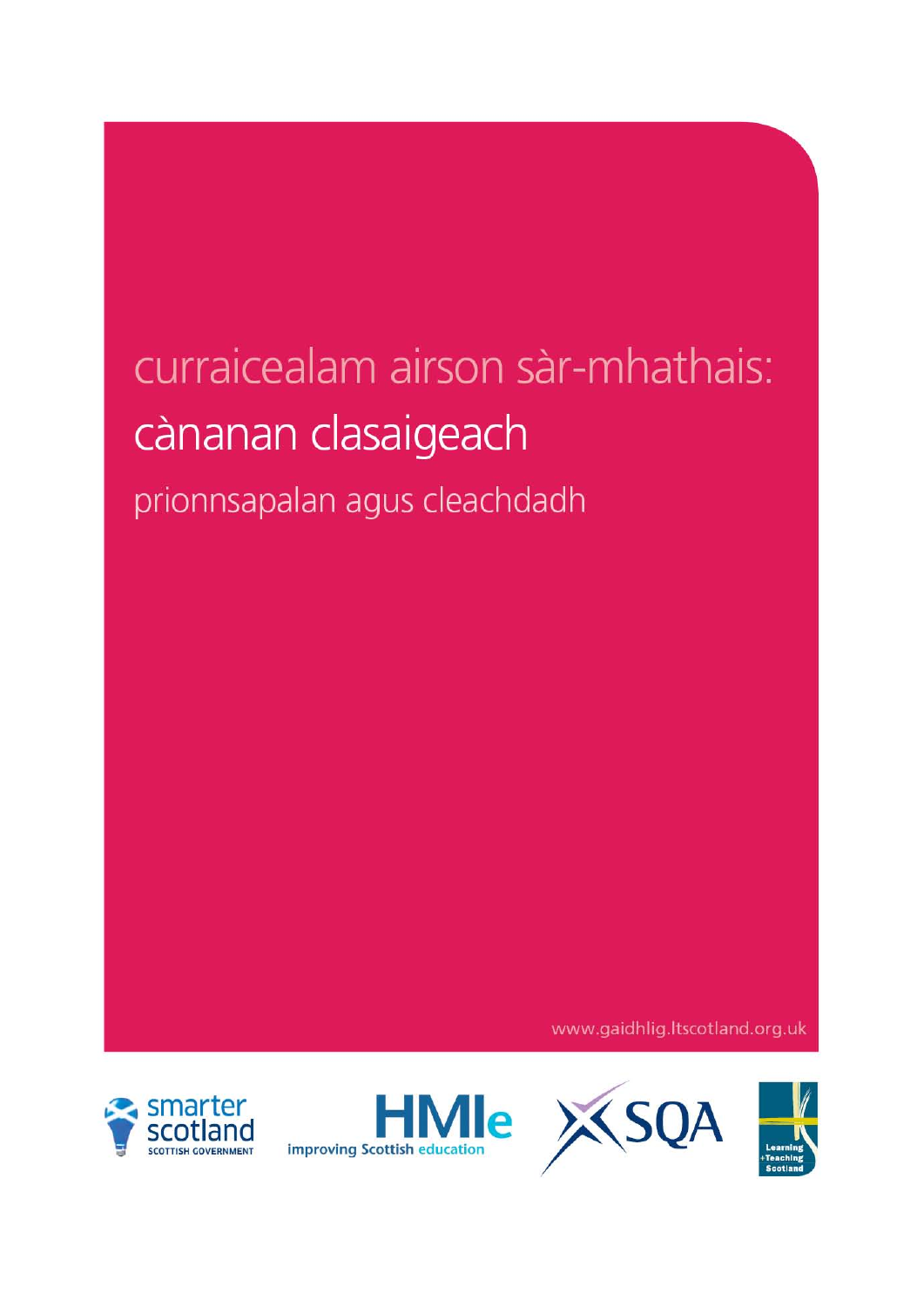## **Cànanan clasaigeach Prionnsapalan agus cleachdadh**

### **Dè an luach a th' ann do dhaoine òga cànan clasaigeach ionnsachadh?**

Tha ar comas air cleachdadh cànain aig teis-meadhan ar dòigh smaoineachaidh is ionnsachaidh. Tha an tuigse seo aig cridhe eòlasan agus builean nan cànan clasaigeach. Tha an *Curraicealam airson Sàr-mhathais* a' tairgsinn chothroman airson mothachadh a thogail mu thaobhan sònraichte, beothail agus luachmhor ann an cultar agus dualchas clasaigeach. Nuair a bhios daoine òga ag ionnsachadh cànan clasaigeach, bidh iad:

- a' stèidheachadh tuigse làidir air mar a tha cànan ag obair, agus a' toirt air adhart an comais mu bheachdan agus fiosrachadh ann am Beurla agus ann an cànanan eile a shealltainn
- a' faighneachd cheistean, a' toirt air adhart an tuigse, a' smaoineachadh ann an dòigh chruthachail agus sgrùdail airson beachdan agus argamaidean a cheangal ri chèile
- a' leudachadh an tlachd ann, agus an tuigse air, an cultar fhèin agus cultaran eile tro litreachas agus theacsaichean eile.

#### *Togail a' Churraicealaim 1*

Tha eòlasan agus builean ann an cànanan clasaigeach a' toirt chothroman airson obair cùrsa a tha inntinneach agus buntainneach a thoirt air adhart. Is e cultar agus dualchas aon de na prìomh chuspairean a tha air adhartachadh tro ionnsachadh chànanan clasaigeach. Le bhith ag ionnsachadh cànan clasaigeach, bidh daoine òga a' fàs nas mothachaile buileach air mar a tha roinnean cudromach de chultar, ealain, lagh, siostaman poilitigeach agus luachan sòisealta na h-Alba ceangailte ris an t-saoghal chlasaigeach.

Is urrainn do eòlasan agus builean ann an cànanan clasaigeach cur ri ionnsachadh fad-bheatha do dh'oileanaich aig gach aois; bidh ionnsachadh mu chultaran an t-saoghail no mu mhodhan sòisealta agus poilitigeach na coimhearsnachd againn air an neartachadh tro mhothachadh air na dh'ionnsaich sinn bho na sìobhaltachdan clasaigeach Ròmanach no Greugach.

#### **Ciamar a tha frèam nan cànan clasaigeach air a chur ri chèile?**

Tha frèam eòlasan agus builean nan cànan clasaigeach a' toirt stiùireadh do luchd-teagaisg mu na h-amasan a thathar a' dùileachadh a choileanas luchd-ionnsachaidh aig diofar ìrean. Tha na builean a' gabhail a-steach inbhe comais iomchaidh aig gach ìre gun a bhith a' cuingealachadh ìre a' choileanaidh. Cuideachd, tha leud agus raon fèin-eòlais a' ceadachadh adhartas aig diofar ìrean.

Tha na builean ann an cànanan clasaigeach air an cur an òrdugh mar a leanas:

- ag eadar-theangachadh theacsaichean
- mìneachadh air teacsaichean
- a' cleachdadh eòlas air cànan
- cultar agus dualchas.

Bidh prògraman ann an cànanan clasaigeach a' solarachadh eòlasan farsaing ionnsachaidh a tha a' toirt còmhla mothachadh air cànan, air cultar agus air dualchas. Le bhith a' cur nan eòlasan agus nan diofar bhuilean sin còmhla, bidh luchd-teagaisg a' toirt cothrom do dhaoine òga ceangalan a dhèanamh thar an cuid ionnsachaidh, tro bhith a' gabhail pàirt ann an suidheachaidhean a tha a' buntainn rim beatha fhèin thar a' churraicealaim. Tha an inbhe adhartais aig a' cheathramh ìre air a dealbh airson a bhith dlùth don ìre co-cheangailte ri SCQF aig ìre 4.

#### **Dè tha am frèam seo a' ciallachadh do dh'ionnsachadh agus teagasg sna cànanan clasaigeach?**

Cleachdaidh an luchd-teagaisg an t-sùbailteachd a tha am frèam a' ceadachadh mu eòlasan agus builean nan cànan clasaigeach, airson suidheachaidhean teagaisg agus ionnsachaidh brosnachail a dhealbh agus a phlanadh. Bheir sin cothrom do dhaoine òga a bhith mothachail air mar a tha cànanan clasaigeach a' toirt fèin-eòlas dhaibh agus a' toirt air adhart sgilean a bhios a' cur ri na ceithir comasan den *Churraicealam airson Sàr-mhathais.*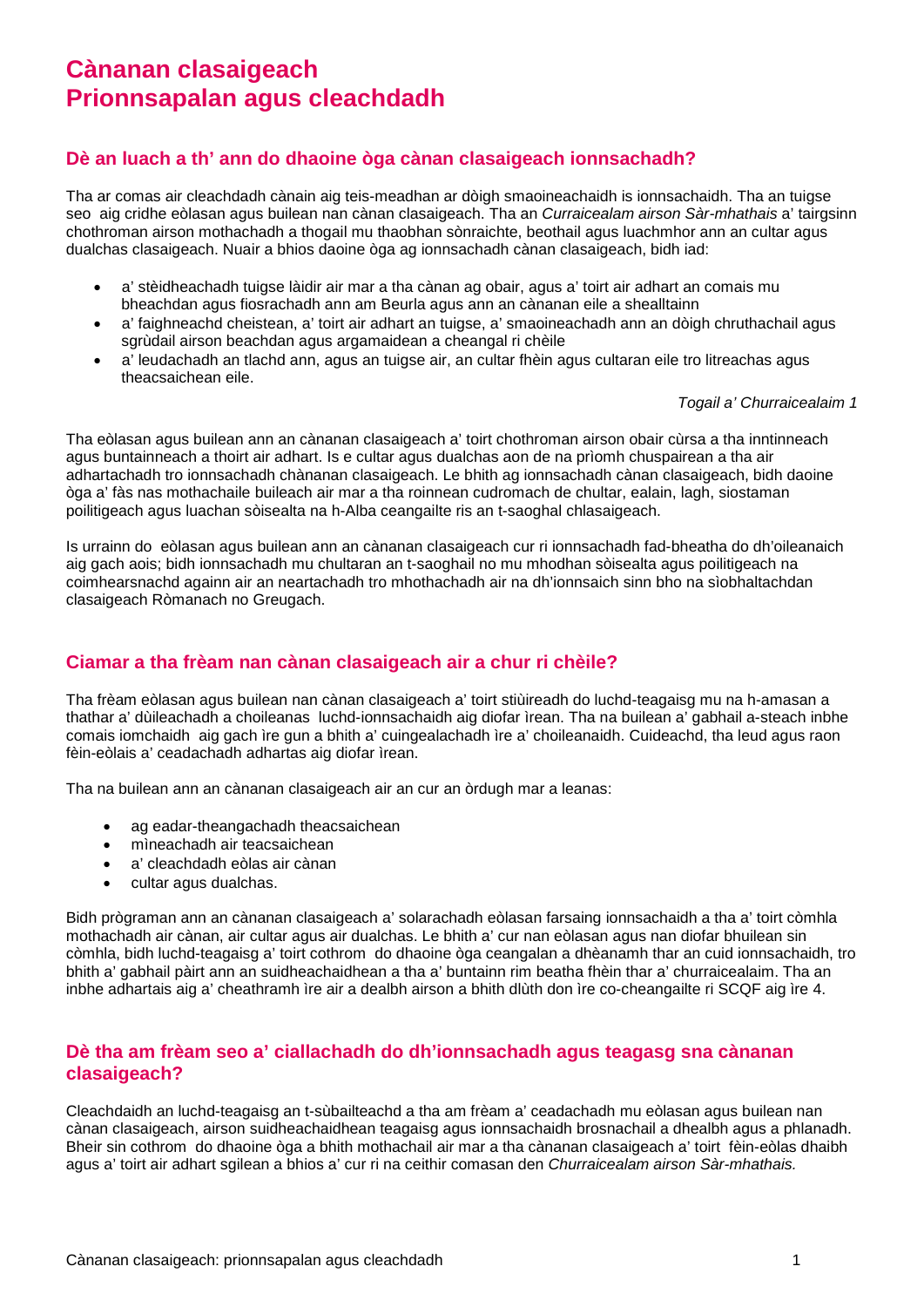Bidh daoine òga a tha ag ionnsachadh chànanan clasaigeach ann an àrainn shaidhbhir thaiceil, a' faighinn tlachd bho mheasgachadh de dhòighean teagaisg a tha air am planadh gu sgileil, a' gabhail a-steach:

- obair neo-eisimeileach agus eadar-obrachail
- teagasg eadar-obrachail, dhìreach, èifeachadach
- co-theacsan a tha a' togail air fèin-eòlas nan daoine òga fhèin a chleachdadh
- prionnsapalan Measadh airson Ionnsachadh
- innealan rannsachaidh agus teicneòlas fiosrachaidh is conaltraidh a chleachdadh gu h-èifeachdach.

#### **Cuin a thòisicheas daoine òga air cànan clasaigeach ionnsachadh? Dè tha seo a' ciallachadh do adhartas?**

Tha eòlasan agus builean nan cànan clasaigeach air an tairgsinn aig an treas agus aig a' cheathramh ìre. Ged nach àbhaist do dhaoine òga a bhith a' tòiseachadh air cànan clasaigeach ionnsachadh ro AS1, tha cuid a' faighinn aithne air Laideann no Greugais chlasaigeach nas tràithe na sin, tro ionnsachadh cànain air leth no mar phàirt de chùrsa mothachaidh cànain.

Bidh tòiseachadh tràth air ionnsachadh cànan clasaigeach, a tha air a dheagh phlanadh, na bhuannachd dhan chloinn agus do dhaoine òga tro cho-theacsan inntinneach. Glacar inntinn na cloinne a thaobh phàtrain, chòdan agus mhiotas-eòlas tro gheamannan, tro dhiofar aibidilean a rannsachadh , a' coileanadh òrdain shìmplidh agus ag èisteachd ri no, a' leughadh, sgeulachdan air an eadar-theangachadh bhon t-saoghal chlasaigeach. Bidh sgoiltean a bhios a' toiseachadh tràth mar seo a' gluasad chloinne agus dhaoine òga gu eòlasan agus builean air a bheil iomradh aig an treas ìre. Bheir seo dhaibh cothroman brosnachail cuid de na builean no na builean uile a choileanadh, le doimhneachd agus le farsaingeachd.

#### **Dè na comharran farsaing a th' ann am measadh chànan clasaigeach?**

Bidh measadh sna cànanan clasaigeach ag amas air leudachadh eòlas agus tuigse chloinne agus dhaoine òga air a' chànan a tha iad ag ionnsachadh, agus air a chultar 's air a dhualchas. Bidh iad an sin a' cleachdadh an sgilean agus an comasan a thaobh mion-sgrùdadh, eadar-theangachadh agus mìneachadh theacsaichean litreachais, airson sealltainn na dh'ionnsaich iad ann an diofar shuidheachaidhean.

Bidh luchd-teagaisg a' cumail cunntas air adhartas chloinne agus dhaoine òga mar phàirt den ionnsachadh bho latha gu latha tro obair aon neach agus bhuidhnean. Bidh fiosrachadh bho mheasadh mar dhearbhadh air adhartas. Bidh clann agus daoine òga a' sealltainn adhartas ann an diofar dhòighean agus bu chòir dòighean measaidh a bhith a' dearbhadh na h-ìre gu bheil iad a' cur an cèill nan sgilean a thug iad air adhart. Mar eisimpleir:

- Cho math 's a tha iad air dèiligeadh ri eadar-theangachadh agus mìneachadh theacsaichean?
- An ìre gu bheil iad a' sealltainn an tuigse air mar a tha an cànan, briathrachas a' chànain agus structaran a' chànain ag obair?
- An ìre gu bheil iad a' sealltainn barrachd tuigse mu chultar agus mu dhualchas an t-saoghail chlasaigich?

Bidh adhartas ann an eòlas, tuigse agus sgilean air a shealltainn tro chomas dhaoine òga air dèiligeadh ri teacsaichean a bhios nas fhaide agus nas fhillte. Ann a bhith a' toirt fhreagairtean nas fhaide agus nas fhillte ann an sgrìobhadh, bidh iad a' sealltainn misneachd ann an coileanadh ghnìomhan gun uiread de thaic. Bu chòir do dhòighean measaidh a bhith a' sealltainn fianais mu thlachd, sgilean smaoineachaidh agus mion-sgrudaidh. Bidh iad a' dearbhadh na h-ìre gu bheil clann agus daoine òga a' cur an cèill an sgilean cànain clasaigeach ann an raointean eile den ionnsachadh agus dem beatha làitheil, agus bidh iad a' fàs nas comasaiche air conaltradh. Bu chòir do mheasadh a bhith ceangailte ri raointean eile den churraicealam, taobh a-staigh agus taobh a-muigh an tseòmair-teagaisg, a' tairgsinn chothroman dhan chloinn agus do dhaoine òga a bhith mothachail air dualchas cultarach agus air dìleab nan Ròmanach agus nan Greugach.